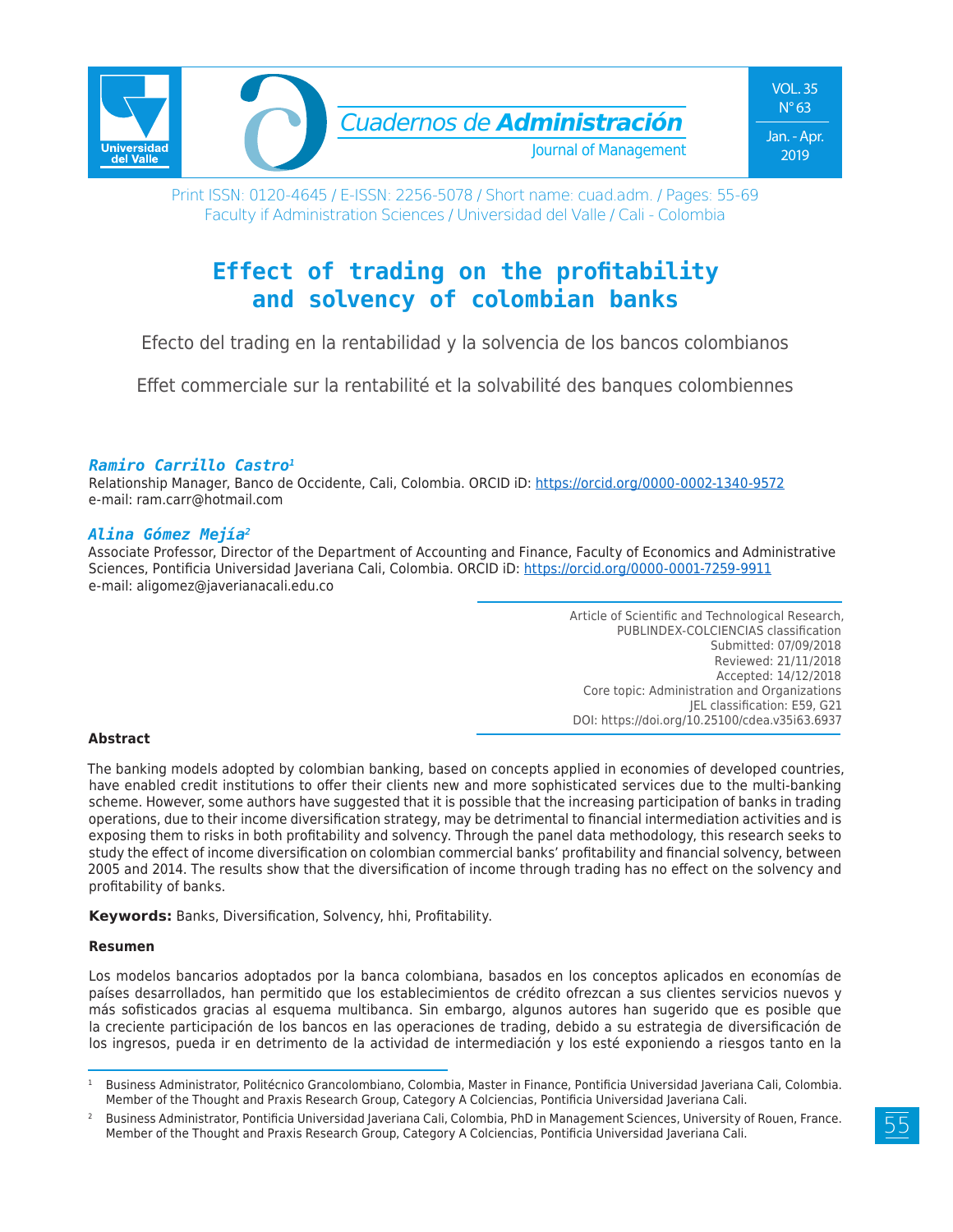rentabilidad como en la solvencia. Esta investigación busca a través de la metodología de datos panel estudiar el efecto que tiene la diversificación de los ingresos de los bancos comerciales colombianos sobre la rentabilidad y la solvencia financiera, entre 2005 y 2014. Los resultados muestran que la diversificación de los ingresos a través del trading no tiene efectos sobre la solvencia y la rentabilidad de los bancos.

**Palabras clave:** Bancos, Diversificación, Solvencia, hhi, Rentabilidad.

#### **Résumé**

Les modèles bancaires adoptés par les banques colombiennes, basés sur des concepts appliqués dans les économies des pays développés, ont permis aux établissements de crédit d'offrir à leurs clients des services nouveaux et plus sophistiqués grâce au système multi banques. Toutefois, certains auteurs ont suggéré qu'il est possible que l'implication croissante des banques dans les opérations boursières, en raison de leur stratégie de diversification des revenus, puisse être négative à l'activité d'intermédiation et les exposer à des risques à la fois de rentabilité et de solvabilité. Cette recherche vise, par le biais d'une méthodologie de données de panel, à étudier l'effet que la diversification des revenus des banques commerciales colombiennes a sur la rentabilité et la solvabilité financière, entre 2005 et 2014. Les résultats montrent que la diversification des revenus par les opérations boursières n'a aucun effet sur la solvabilité et la rentabilité des banques.

**Mots-clés:** Banques, Diversification, Solvabilité, hhi, Rentabilité.

### **1. Introduction**

At the end of each fiscal period in Colombia, and once the figures showing the results in profits of the bank are known, the benefits of the banking business and its profitability are perceived, even during periods or stages of crisis such as those that have been occurred during the last decade in particular. This is surprising; during times of crisis, the financial intermedation business would be expected to reduce its margins as a result of loan portfolio deterioration.

These profits can come from the fact that in their desire to establish themselves as solid, prosperous and above all profitable companies, financial institutions have adhered to their main role of financial intermediation the administration of huge portfolios of their own or their clients through trading. Portfolio management allows banks to provide comprehensive attention to their clients, and leads them to participate in business such as the stock market, providing for this purpose, according to the interests of shareholders, commercial forces focused on the sale of risky assets to clients who fully trust their leading banker to manage their investments.

This situation is a consequence of the multi-banking scheme, this concept understood as "banking services under one roof", which originated in the reforms to the Financial Statute, through Act 510 of 1999 (Clavijo, 2000). This scheme has led the essence of the banking business to have additions and variations, enabling banks to operate as large treasuries, with an enormous bargaining capacity obtained by controlling the resources collected from the general public. This public generally does not have high-risk profiles in managing their money and only want to keep their savings in trustworthy entities with good financial support.

This paper aims to explore, for the case of colombian banks, trade-off between intermediation and treasury or trading operations, laying out their effects on solvency behavior and profitability. For this purpose, a theoretical and conceptual review on banking activity has been made, the diversification of its revenues and its possible connections with solvency and profitability. Taking data from the Financial Superintendency for 13 banks between 2005 and 2014, a panel data model is proposed to study these relations, an analysis thereof is conducted and the conclusions are presented at the end.

# **2. Theoretical framework**

Financial intermediation in Colombia is an industry subject to strict regulation, as confirmed by concept No. 2000048692- 1 of June 30, 2000, issued by the then Banking Superintendence1, now Financial Superintendency, which emphasizes nonliberality to create or manage companies that pursue this practice, explaining that "Financial intermediation is an exclusive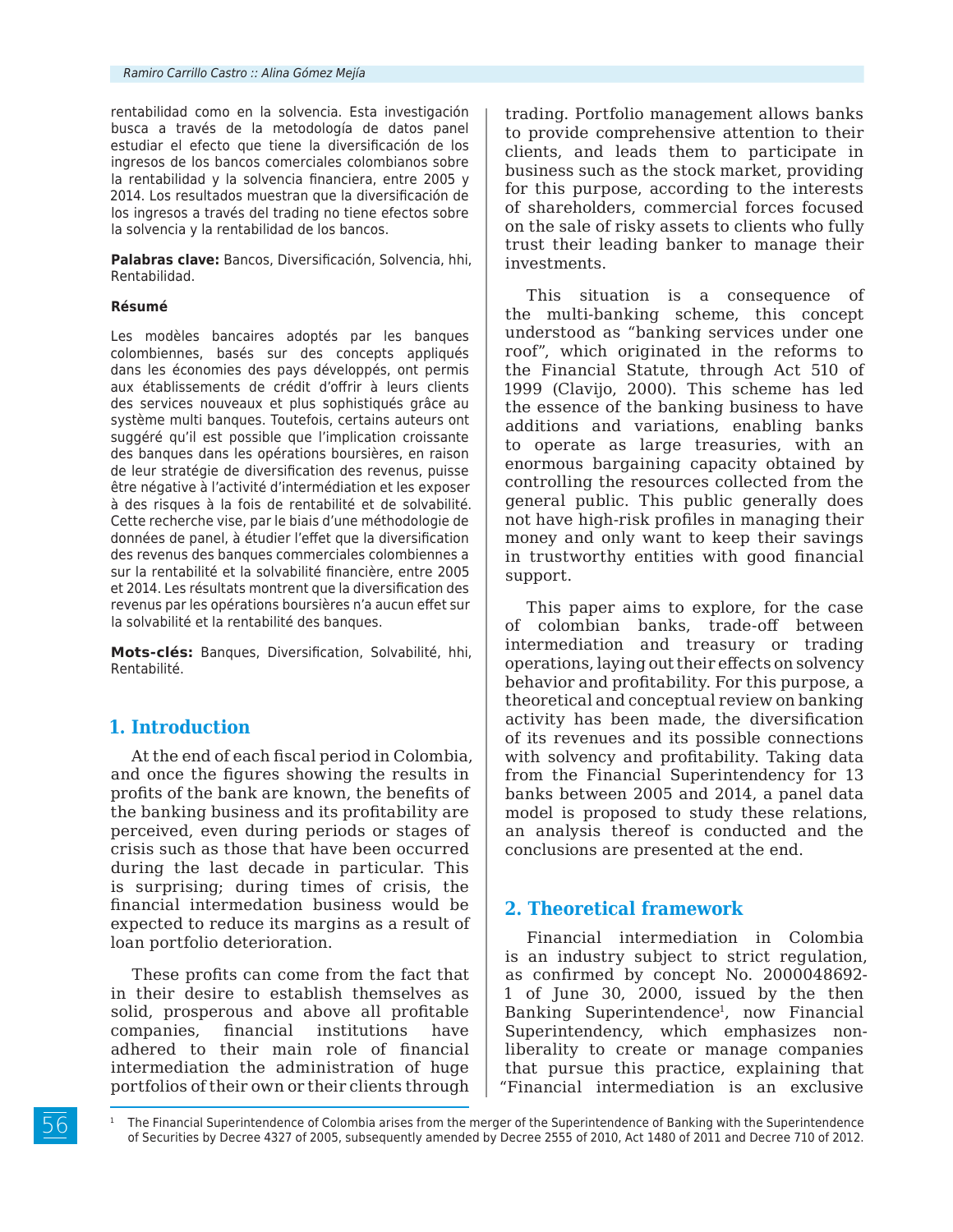activity of the entities supervised by this Agency, the former being understood as the professional acquisition of resources from the public through passive operations or the receipt of funds in order to invest them, also in a massive way through active operations or the granting of credits (loans), a procedure that by its nature requires prior administrative authorization."

Thus, financial intermediation consists of collecting resources in any form and its subsequent placement through loans or credits and investments. This activity involves two factors implicit in the actions of capturing and placing: term and interest rate. Financial intermediation raises funds from the public at an agreed term and interest rate and places them to the public at a different rate and term, thereby performing risk diversification. The difference between the two actions makes it possible to generate the intermediation margin.

In order for the practice of intermediation to occur, there must be two types of agents on the market, surplus agents and deficit agents. Surplus agents are those who have excess resources and seek to invest them in search of the best profitability, avoiding the idleness of the same. While deficit agents are those who, on the contrary, lack resources to fund their operations and require funds for financing.

In addition to financial intermediation, banks can also engage in securities intermediation, which aims to bring together petitioners and bidders in securities trading systems or in the Over-the-counter market, either on their own account or some else's (BVC, 2014).

Banking establishments, financial corporations and stock market brokerage agents may, when they acquire the status of market makers, place colombian Treasury Gills (or TES by their acronym in Spanish) issued by the Estate by guaranteeing the placement of all or part of these issues.

An entity is a market maker when, in order to reduce volatility and provide liquidity to it, conducts transactions on its own in which it undertakes to sell or buy at a certain price, guaranteeing investors the subsequent purchase or sale at that value.

## *2.1. Bank solvency*

Financial institutions are governed by regulations that compel them to have a certain solvency index; this term is understood as the ability to face their obligations in possible events of enforceability, contributing their assets to this end, that is, that is, that the latter is able to cover the debts of the entity when required.

This means that the more solid an entity is, the more capitalized will be, which in turn guarantees the stability of the economy, and makes it dependent on the standing of credit institutions.

Banks must maintain high solvency rates not only to meet the requirements of supervisors, in the colombian case the Financial Superintendence, but also to avoid the costs brought by the actions of these supervisors when their solvency levels are approaching or fall below the regulatory minimum (Marcus, 1984).

Moreover, due to market disciplines, banks can maintain surplus capital in order to send a signal of solidity to markets and meet the expectations of rating agencies (Jackson, Furfine, Jones, Perraudin, Radecki, and Yoneyama 1999; Shim, 2013).

These solvency requirements have become more important with the implementation of Basel III in order to strengthen the financial stability of banking systems (Shim, 2013).

Allen and Saunders (2003) state that periods of recession undermine the quality of risk and thus increases the likelihood of bankruptcy. With the new capital requirements, anti-cyclical buffers should lead, in principle, to finding that banks keep their solvency levels since buffers would allow to absorb losses due to the portfolio deterioration, which would not at least theoretically restrict credit activities (Shim, 2013). Understanding, in this case, the solvency buffer as the difference between the total solvency of each bank and the minimum solvency required by regulators (Jokipii and Milne, 2008).

In the colombian case, the solvency index is defined as the value of technical reserves, divided by the value of weighted assets plus market risk. Technical reserves, in turn,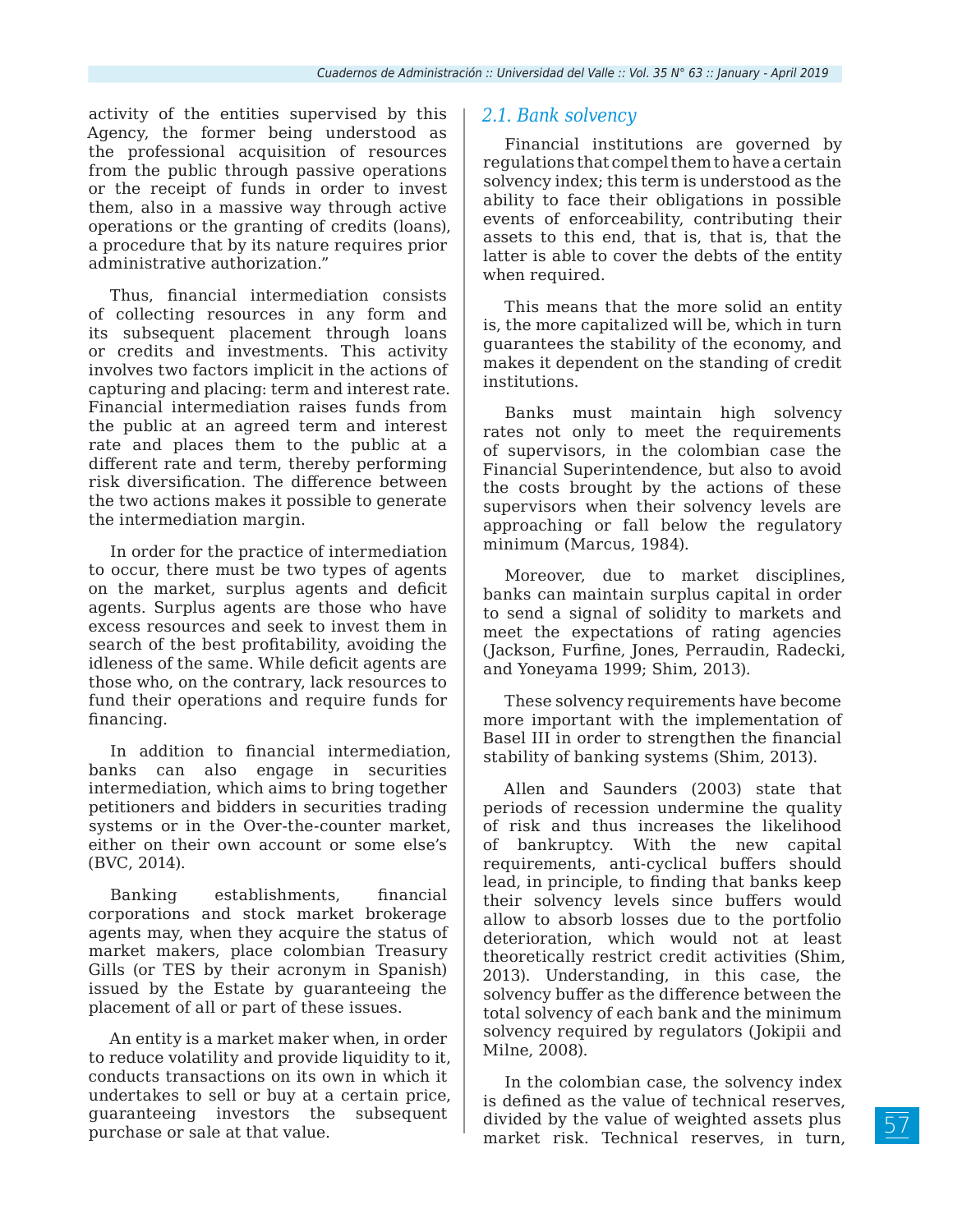corresponds to the sum of the core reserves plus the additional reserves. The additional reserves can only add up to 100% of the basic reserves. It contemplates that if the Basic Reserves is greater than the Additional Reserves, the Technical Reserve is equal to 2 times the Basic Reserve.

The Financial Superintendence provides two ways to measure solvency, the basic solvency ratio and the total solvency ratio.

The basic solvency ratio is calculated by taking the value of Ordinary Core Equity divided by the value of the assets weighted by credit and market risk level.

$$
Basic\ Solvency = \frac{Basic\ Common\ Equity}{RWA + \frac{100}{9}V_{aR}}
$$

While the total solvency ratio is calculated using:

$$
Total \, Solvency = \frac{TE}{RWA + \frac{100}{9}V_{aR}} \ge 9\%
$$

This ratio cannot be less than nine percent (9%).

Where:

 $TE = Technical Equity$ 

RWA = Risk Weighted Assets

 $VaR = Value$  at Risk

### *2.2. Profitability*

Vinh and Phuong Mai (2016) claim that adopting an income diversification strategy leads to an increase in bank earnings.

Some of the determining variables in the profitability of banks are the size, the extent to which the bank is diversified, the attitude towards risk, the characteristics of the bank's ownership and the level of competition (Goddard, Molyneux, and Wilson, 2004). A study by Goddard *et al.* (2004) in European banks, identified a significant relationship between size and profitability, but the evidence of a systematic relationship is not convincing.

Smith, Staikouras, and Wood (2003), Gurbuz, Yanik, and Ayturk (2013), Niu (2012) and Sanya and Wolfe (2011) have studied the

impact of banking risk diversification and profitability.

In the case of Smith *et al.* (2003) notes that a greater concentration on the generation of interest-free income contributes to the stabilization of bank profitability.

The work of Vinh and Phuong Mai (2016) found that commercial banks that diversify their income obtain higher returns; however, taking into account bank risk would result in a lower return rate.

On the other hand, Dietrich and Wanzenried (2014) sustain that "bank profitability is measured by average asset return, equity return and net interest margin, and is expressed in terms of internal and external determinants" (p.338). In this sense, the internal determinants of profitability include size, operational efficiency, and capital index and ownership structure. External determinants constitute the environmental variables that affect the performance of institutions.

### *2.3. Diversification of banking income*

In Colombia, as in the United States and Europe, banks have expanded their spectrum of activities from traditional intermediation to a set of financial services including commission revenue, trading revenue, and other non-interest-related rate income (Shim, 2013). Diversification is a strategy to increase bank revenues that has been the subject of multiple studies (DeYoung, and Roland, 2001; Stiroh, 2004).

In fact, banks find in this strategy the possibility of exploiting economies of scale thanks to the opportunity of diving deeper into a customer by offering new services, in addition to reducing their capital requirements to the extent that these services do not depend on the interest rate (Shim, 2013). However, profits collected at the level of each bank may increase systemic risk (Shaffer, 1985; Slijkerman, Schoenmaker, and de Vries, 2013).

Despite the benefits associated with diversification, some authors argue that diversification can lead to inefficiency on account of cross-subsidies between the different market segments served, due to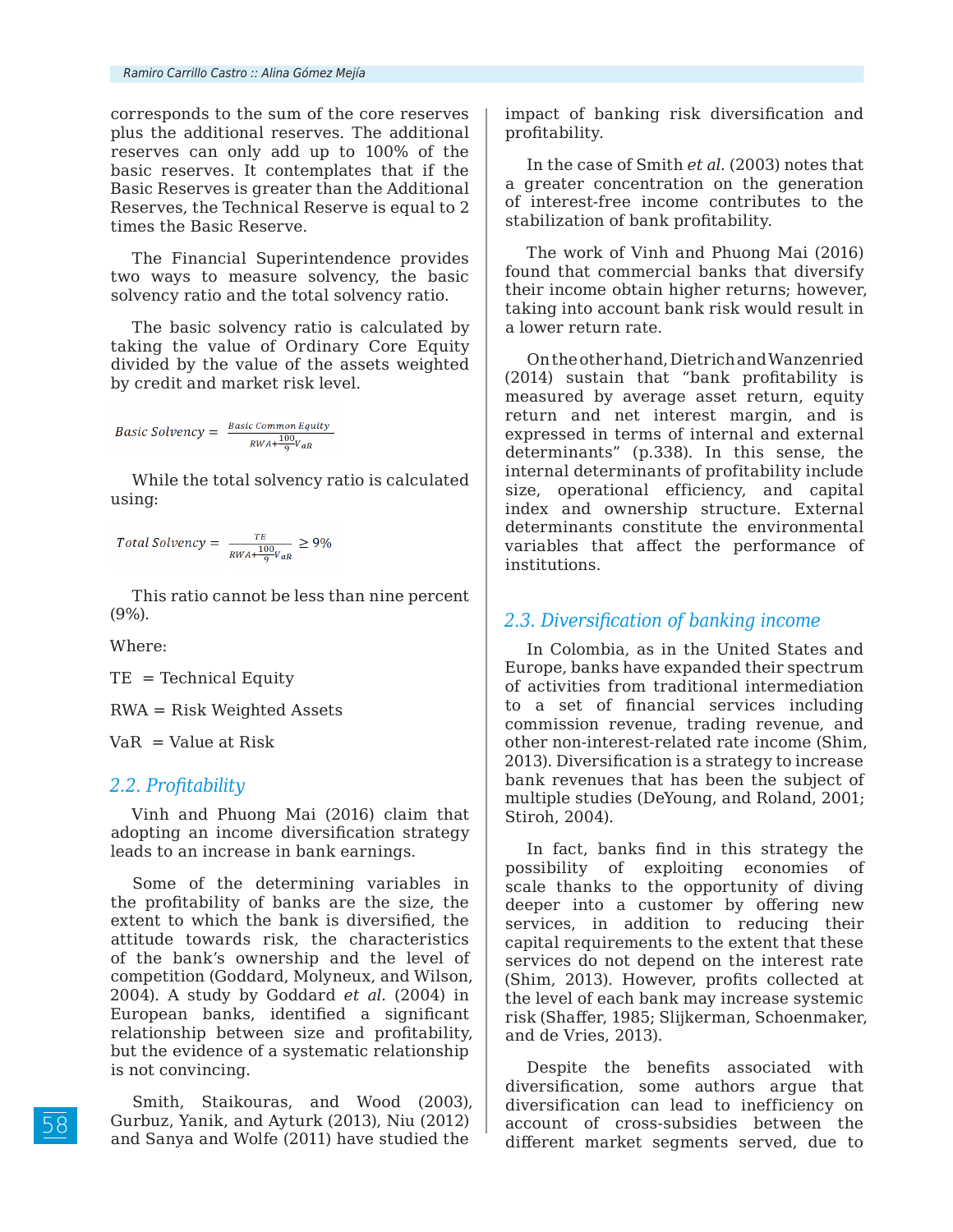agency problems that allow targeting the resources of poor segments to feed the segments that work better (Berger and Ofek, 1995). This practice may result in the company value loss at an individual level (Shim, 2013). While other authors argue that although diversification increases exposure to the volatility of new activities, the benefits of diversification are greater than that increase (Stiroh and Rumble, 2006).

# *2.4. The relationship between solvency and diversification of bank income*

A study conducted by Shim (2013) shows evidence that income diversification can bring benefits to banks since it found that the insolvency risk probability decreases as income is more diversified because there is less profit volatility. In addition, banks may be able to obtain capital savings by reducing portfolio risks through income diversification. On the other hand, it was found that increasing the share of income not associated with interest rates can reduce solvency requirements. Key bank indicators such as size, profitability, liquidity, portfolio provisions and active growth, may mediate this ratio.

Taking into account the standpoint of the aforementioned authors, it is possible to infer that the risk of loss due to the high volatility of new activities such as trading does not exceed the expectation of marginal profits that these activities bring about.

In other words, the profit is always greater than the risk of loss due to high volatility and impairment of the individual value of the company.

# **3. Methodology**

To perform the analysis, a database of colombian banks was built with the information reported to the Financial Superintendence. Balance sheets and income statements were used to determine the composition of assets and the provenance of income. In addition to detailed information on the indicators of solvency and quality of the portfolio, reported by the same superintendence. To maximize the number of observations, monthly information between

2005 and 2014 was taken. All the banks that did not endure during the entire analysis period, due to liquidations or acquisitions, or that did not report any data were removed from the sample. Table 1 describes the revised income statement accounts.

# *3.1. Explained variables and explanatory variables*

### *3.1.1. Explained Variables*

*ROE (Return On Equity).* It allows to measure the profitability of a company against the capital invested by shareholders, that is, it tries to measure the company's ability to remunerate its shareholders.

It is given by the expression:

ROE = Net profit (after tax) / Own capital

*Solvency Buffer.* Normally, banks hold more capital than the required regulatory minimum to reduce their likelihood of bankruptcy. The regulatory solvency ratio is the relation between the amount of capital needed to be considered as a viable going concern by creditors and counterparties, while the solvency buffer represent the additional amount of capital that banks retain in excess of the regulatory solvency ratio requirement to resist a stressful period. Similar to Jokipii and Milne (2008), we define bank's solvency buffer as the difference between the actual solvency ratio and the minimum regulatory solvency ratio of 9%.

# *3.1.2. Explanatory variables*

*Diversification of income.* Income diversification is associated with changes in risk level and solvency buffer (Shim, 2013), and given the characteristics of the information collected, these revenues can be divided into two broad categories: trading income and intermediation income.

Following the proposal by Shim (2013) this income diversification will be measured using the complement of the Herfindahl Index (HHI), a concentration measure, which is calculated as the sum of the squares of the share of each of the banks' operational income sources.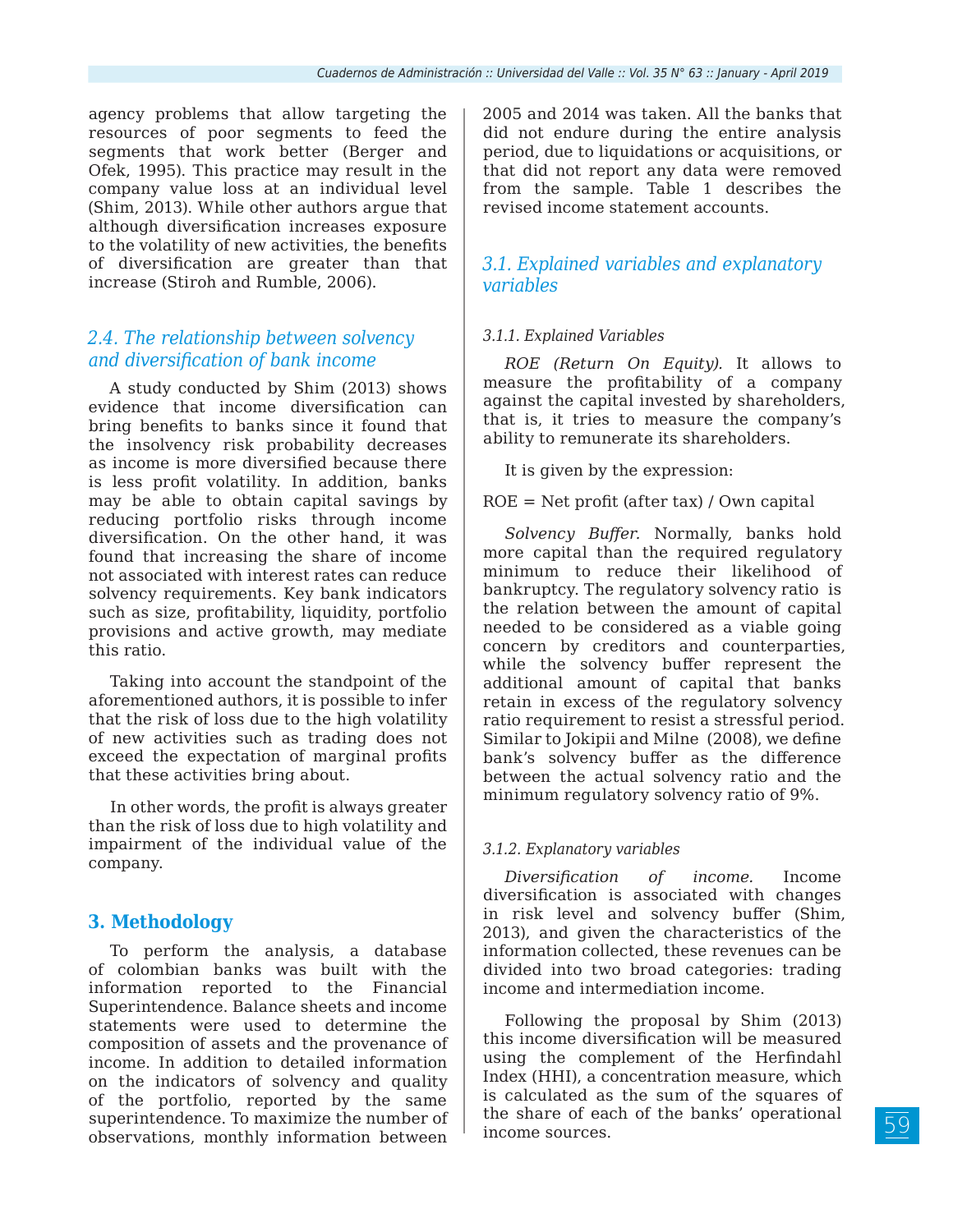|        | Table 1. Book account of income and expenses in trading          |
|--------|------------------------------------------------------------------|
| 410200 | Interest and discounts amortization credit portfolio             |
| 410400 | Returns on repo operations, simultaneous                         |
| 410700 | Profit in valuation investments traded in debt securities        |
| 410800 | Revenue valuation investments traded in equity securities        |
| 410900 | Revenue valuation investments available for sale debt securities |
| 411100 | Utility valuation investments to keep up to maturity             |
| 411200 | Carousel value profit                                            |
| 412300 | Profit in short trading positions                                |
| 412500 | Profit on sale of investments                                    |
| 412800 | Profit in the valuation of spot transactions                     |
| 412900 | Profit in the valuation of derivatives                           |
| 413500 | Currency                                                         |
| 510400 | Returns on repo operations, simultaneous                         |
| 510600 | Loss valuation investments trading debt securities               |
| 510800 | Loss valuation investments negotiation titles participation      |
| 510900 | Loss valuation investments available for sale debt securities    |
| 511000 | Readjustment real value unit uvr                                 |
| 511100 | Loss valuation investments to keep up to maturity                |
| 511200 | Loss carrousel rating                                            |
| 512300 | Loss in short trading positions                                  |
| 512800 | Loss value spot transactions                                     |
| 512900 | Loss in the valuation of derivatives                             |
| 513500 | Currency                                                         |
| 513700 | Loss in the sale of derivatives - Negotiation                    |
| 513800 | Loss in the sale of derivatives - for hedging                    |
| 513900 | Loss in the valuation of derivatives                             |
|        | Source: Authors' own elaboration.                                |

Like this:

$$
Diversityitation = 1 - \sum_{v=1}^{120} \left[ \frac{\text{Revenue } i, y, q}{\text{Revenue } i, q} \right]^2
$$

Thus, banks with fewer sources of income are expected to have a lower value of income diversity, while banks with a wide range of income will have a higher value of diversity.

#### *3.1.3. Control Variables*

*Cycle.* To control the effect of the business cycle on the ROE's behavior and risk, the actual growth of the Gross Domestic Product is included as an indicator of the same (Shim, 2013).

*Size of the banks.* The size of banks is included to capture their effect on ROE and risk. Larger banks are expected to have a larger ROE because of their diversification, while smaller banks must have a smaller ROE. And the total assets measure it.

Table 2 shows the variables defined for the study.

| <b>Table 2. Definition of the Variables</b> |                                   |  |  |  |  |
|---------------------------------------------|-----------------------------------|--|--|--|--|
| Variable                                    | Description                       |  |  |  |  |
| <b>ROE</b>                                  | Return on equity                  |  |  |  |  |
| <b>DIVERS</b>                               | Diversification of income         |  |  |  |  |
| SIZE.                                       | Natural logarithm of total assets |  |  |  |  |
| <b>CYCLE</b>                                | GDP growth rate                   |  |  |  |  |
| <b>BUFFER</b>                               | Solvency buffer                   |  |  |  |  |
| Source: Authors' own elaboration            |                                   |  |  |  |  |

Table 3 shows descriptive figures of the variables ROE, income diversification, size of banks and, finally, cycle (understood as real GDP growth).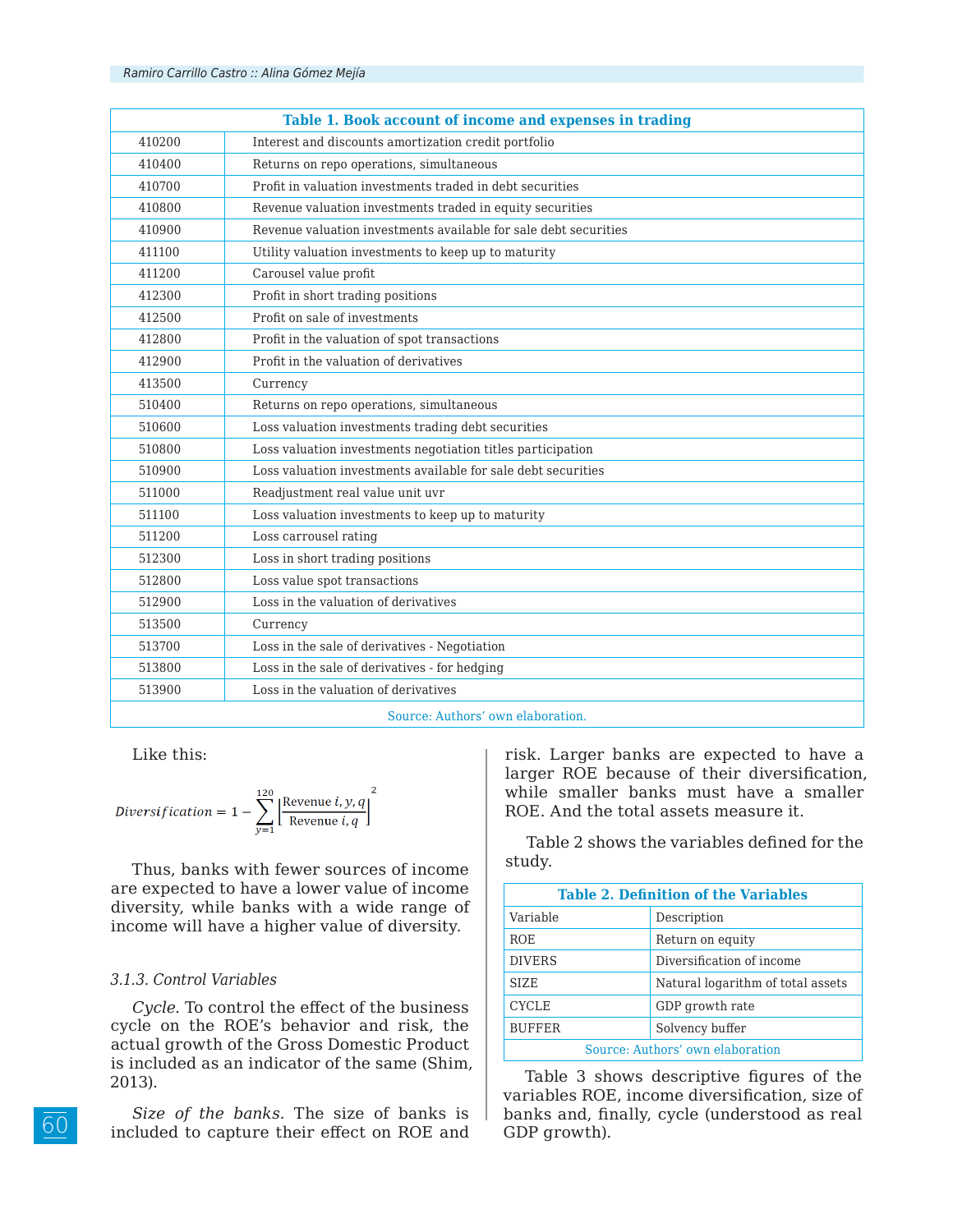| Tabla 3. Descriptive statistics of the study variables in the panel |         |           |                                   |              |            |       |                     |         |  |
|---------------------------------------------------------------------|---------|-----------|-----------------------------------|--------------|------------|-------|---------------------|---------|--|
| <b>Variable</b>                                                     | Country | Mean      | Std. Dev.                         | Min          | <b>Max</b> |       | <b>Observations</b> |         |  |
| <b>ROE</b>                                                          | overall | 9,916579  | 7,051634                          | $-2,826845$  | 4,386553   | N     | $=$                 | 1559    |  |
|                                                                     | between |           | 3,029929                          | 5.655036     | 1,784388   | n     | $=$                 | 13      |  |
|                                                                     | within  |           | 6,421892                          | $-3,612066$  | 3,593823   | T-bar | $=$                 | 119.923 |  |
| Diversification                                                     | overall | 0.4164792 | 0.1897634                         | $\Omega$     | 0.809177   | N     | $=$                 | 1558    |  |
|                                                                     | between |           | 0.0411956                         | .3446502     | 0.4960581  | n     | $=$                 | 13      |  |
|                                                                     | within  |           | 0.1855833                         | $-0.0174501$ | 0.8305563  | T-bar | $=$                 | 119.846 |  |
| lnSize                                                              | overall | 2,31931   | 0.8100895                         | 1,960464     | 2,532786   | N     | $=$                 | 1560    |  |
|                                                                     | between |           | 0.6080846                         | 2,253062     | 2,431596   | n     | $=$                 | 13      |  |
|                                                                     | within  |           | 0.5609838                         | 1,848181     | 2,575829   | T     | $=$                 | 120     |  |
| GDP trim                                                            | overall | 4,7375    | 1,936814                          | 0.3          | 8.000000   | N     | $=$                 | 1560    |  |
|                                                                     | between |           | 0,000000                          | 4,737500     | 4,737500   | n     | $=$                 | 13      |  |
|                                                                     | within  |           | 1,936814                          | 0.3          | 8,000000   | T     | $=$                 | 120     |  |
|                                                                     |         |           | Source: Authors' own elaboration. |              |            |       |                     |         |  |

In the case of these variables, and in particular, for the banking institutions that were the subject of statistics, the following is observed:

ROE: Since the ROE indicator is defined as the profit (after tax) on the capital invested, it can be seen that, in the case of the sample, there are no entities that have difficulties in this regard, thus attesting to a strong banking sector in general.

Income Diversification (Divers): the sample analyzed indicates that banks, on average, have similar sources of income, and there is no significant distortion therein, considering that this variable is defined as 1 minus HHI (Herfindahl), where it is expected that the lower source of income the lower the value of the income diversification.

Size of banks: given the large values presented in this variable, the basis of which is the total assets of financial institutions, the natural logarithm of this figure is taken.

The statistics describe closely-related sizes between the financial institutions subject of the study, with an average of 18.94, with a minimum of 18.43 and a maximum of 19.48.

Cycle: is defined as real growth on GDP and seeks to establish the effect of the business cycle on the solvency of financial institutions. For this variable, the mean is far from the minimum and maximum ends, with

an important standard deviation, from which it can be inferred that the business cycle affects some entities significantly, while the effect is less for the others, with a minimum close to zero.

The following models will be estimated:

#### Model 1

 $ROE_{i,t} = \alpha_i + \beta_0 \text{Diversification}_{i,t} + \beta_1 \text{Size}_{i,t} + \beta_2 \text{Cycle}_{it} + \varepsilon_{i,t}$ 

#### Model 2

Solvency<sub>i,t</sub> = $\alpha_i + \beta_0$ Diversification<sub>i,t</sub> +  $\beta_1$ Size<sub>i,t</sub> +  $\beta_2$ Cycle<sub>it</sub> +  $\varepsilon_{i,t}$ 

Where:

ROE = Return On Equity

Diversification = Diversification of income

 $Size = Size of banks$ 

Cycle = Economic growth cycle

Model 1 seeks to estimate the effects of income diversification on profitability and assumes that each independent variable has the same implications on the variation of the profitability of banks over time.

Β0 and β1 and β2 would be expected to be positive because, following Stiroh and Rumble (2006), income diversification has positive effects on profitability as well as size and cycle (Dietrich and Wanzenried, 2014).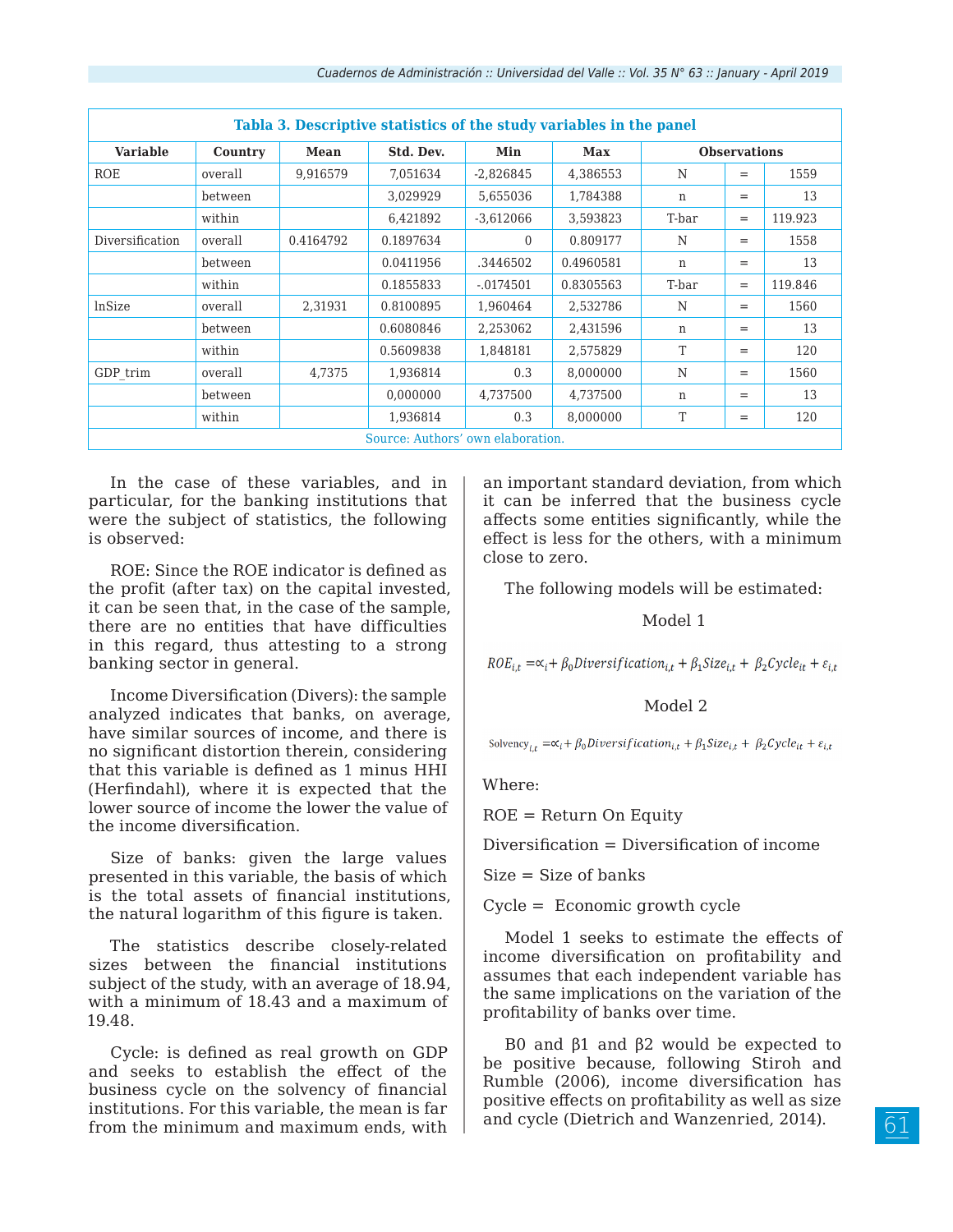



Source: Authors' own elaboration based on data from the Financial Superintendence.

Model 2 seeks to estimate the effects of income diversification on solvency and assumes that each independent variable has the same implications on the variation of the banks' solvency.

Β0 would be expected to be negative and β1 positive and β2 positive (Shim, 2013).

# **4. Analysis of the behavior of trading and intermediation revenue**

Figure 1 shows that while gross interest income has maintained an average increasing behavior of 16.3%, which led them from \$8.4 trillion in 2005 to \$30 trillion in 2014, gross trading income went from \$8.9 trillion in 2005 to \$53 trillion in 2014. These data allow us to infer that the main business of credit institutions has tended to change, complementing intermediation with a second source of income, especially since 2012, which, according to market rate conditions, can contribute significant marginal profits to the core business of intermediation, even more so since 2012, a period that begins to generate a difference in the gradient of the curve.

By plotting the final results of each year of

the period, i.e. the profit or loss of the year for each period (Figure 2), it can be determined that the business of the credit institutions is leveraged by the income provided by the trading activity, income that is grouped under the item financial income different from interests and the margins yielded by it. It is observed that the net income of credit institutions increased from \$2.9 trillion in 2005 to \$7.9 trillion in 2014; included in the figure is the intermediation and trading margins in each period. These results are those reported by the entities to the Financial Superintendence and are understood as the annual conclusion of the management of each establishment included in the report.

However, by tracking the results submitted to the withdrawal of the margin values generated by the trading activity, the performance of credit institutions shows a stable loss of - \$2.9 trillion in 2005 and - \$2.5 trillion in 2014 for the same periods. The analysis of this simulation leads to believing that financial intermediation as such, i.e., as a result of the placement and raising of resources, does not bear the cost burden of having a credit establishment and, therefore, they have seen the need to generate income from stock market-oriented activities rather than banking-oriented.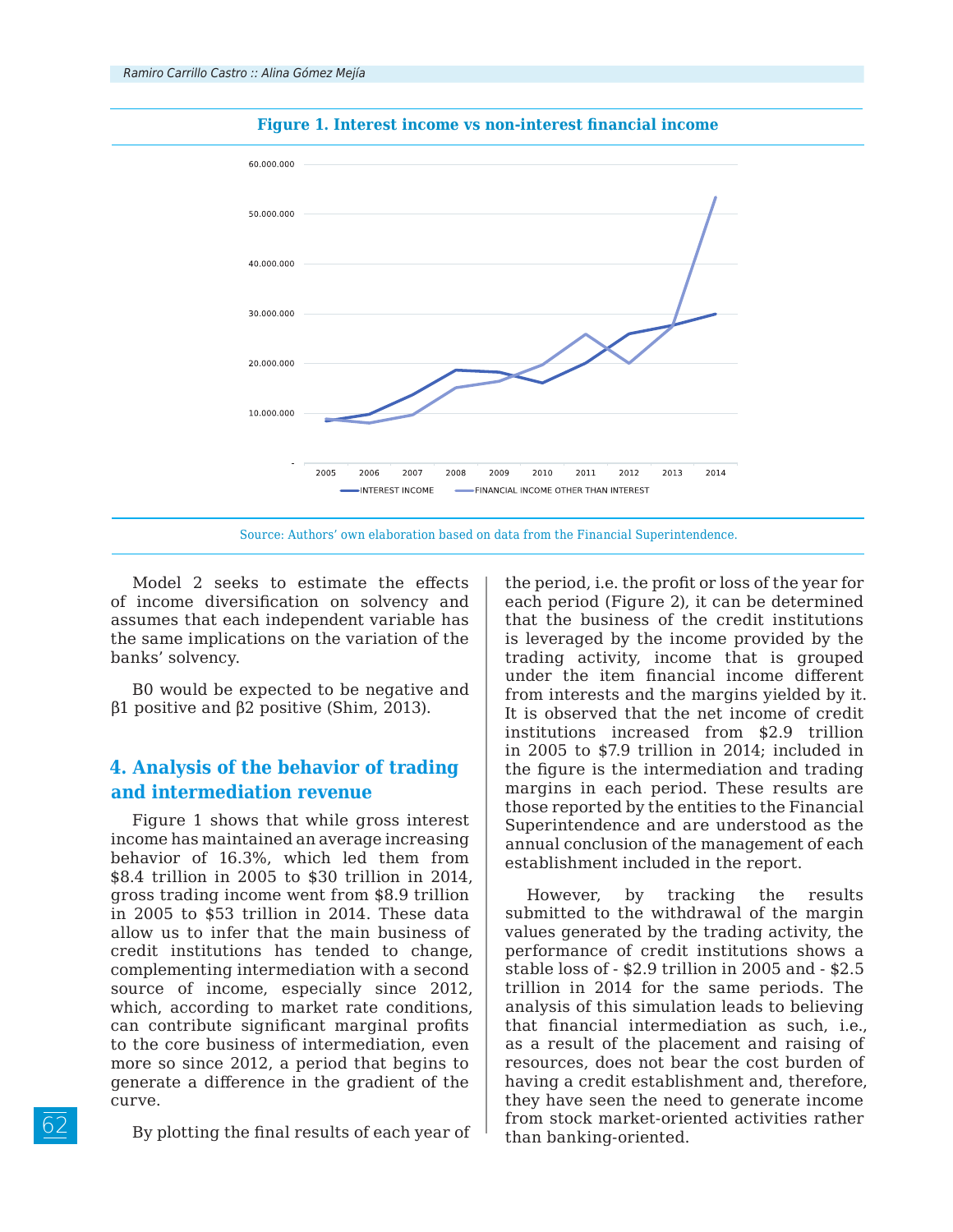

**Figure 2. Profit/loss with/without margin from trading**

Source: Authors' Own elaboration based on data from the Financial Superintendence.





Source: Authors' own elaboration based on data from the Financial Superintendence.

In the decade between 2005 and 2014, banking activity has shown a particular behavior in its core business, which could well indicate that the essence of its business, financial intermediation, has been the main objective of these entities (Figure 3). During this period, we see a steady growth of assets, leveraged mainly by credit portfolio accounts and financial leasing operations, which, at the end of each year, show symmetrical

growth with the total assets of the sector. However, and despite this increase in the different accounts of assets, the performance results do not grow at the same pace, thus indicating that the cost structure has been affecting the margin of intermediation of credit institutions' core business, generating the need to enter into businesses that provide revenue using the same cost structure already implemented within each entity.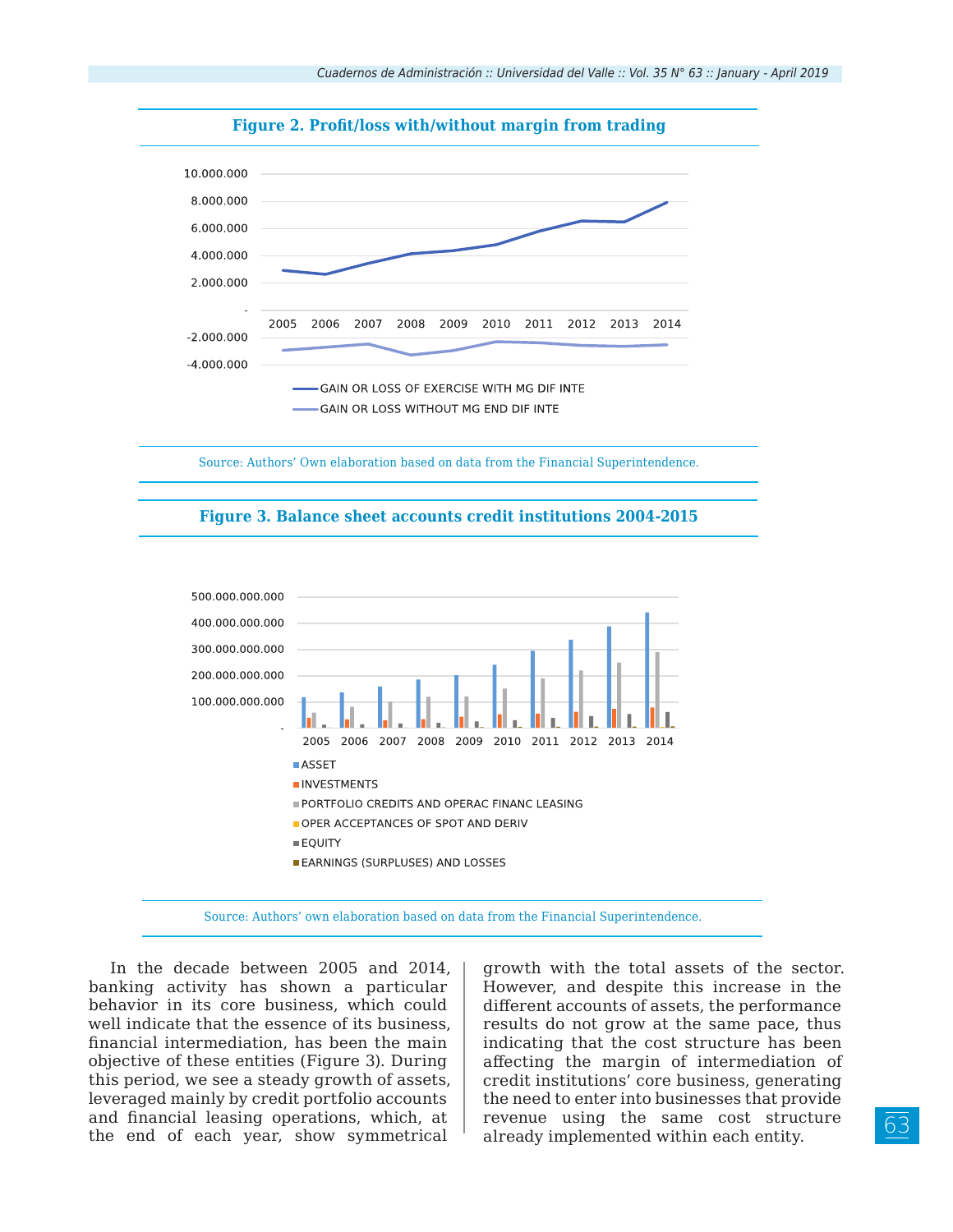| Tabla 4. Regression results with random effects panel data |                                             |                                   |                     |          |                       |            |  |
|------------------------------------------------------------|---------------------------------------------|-----------------------------------|---------------------|----------|-----------------------|------------|--|
|                                                            |                                             |                                   | Wald chi2(3)<br>$=$ | 44.96    |                       |            |  |
| $corr(u i, X) = 0$ (assumed)                               |                                             |                                   | $Prob > chi2 =$     | 0.0000   |                       |            |  |
| <b>BUFFER</b>                                              | <b>Standard Error</b><br><b>Coefficient</b> |                                   | z                   | P >  z   | [95% Con f, Interval] |            |  |
| Diversification                                            | $-0.4607777$                                | 0.305518                          | $-1,51$             | 0,132    | $-1,059582$           | 0,138027   |  |
| lnSize                                                     | 0.5583806                                   | 0.1010904                         | 5,52                | $\Omega$ | 0.3602469             | 0.756514   |  |
| GDP trim                                                   | $-0.078647$                                 | 0.0295767                         | $-2,66$             | 0.008    | $-0.1366162$          | $-0.02068$ |  |
| Constant                                                   | -7.593579                                   | 2.409309                          | $-3,15$             | 0.002    | $-12.31574$           | $-2,87142$ |  |
| sigma_u                                                    | 1.4867598                                   |                                   |                     |          |                       |            |  |
| sigma e                                                    | 2.2393724                                   |                                   |                     |          |                       |            |  |
| rho                                                        | 0,30593499                                  | (fraction of variance due to u i) |                     |          |                       |            |  |
| Source: Authors' own elaboration.                          |                                             |                                   |                     |          |                       |            |  |

| Tabla 5. Regression results with fixed effects panel data |                    |                                   |         |                |                       |            |  |
|-----------------------------------------------------------|--------------------|-----------------------------------|---------|----------------|-----------------------|------------|--|
| F(3, 1542)<br>14.87<br>$=$                                |                    |                                   |         |                |                       |            |  |
| Prob > F<br>0.0000<br>$=$                                 |                    |                                   |         |                |                       |            |  |
| <b>BUFFER</b>                                             | <b>Coefficient</b> | <b>Standard Error</b>             | t       | P >  t         | [95% Con f, Interval] |            |  |
| Diversification                                           | $-0.4514198$       | 0.3058264                         | $-1,48$ | 0,14           | $-1.051299$           | 0,14846    |  |
| lnSize                                                    | 0,5622294          | 0.1021847                         | 5,5     | $\overline{0}$ | 0,3617937             | 0,762665   |  |
| GDP trim                                                  | $-0.0784784$       | 0.0296001                         | $-2,65$ | 0.008          | $-0.1365391$          | $-0.02042$ |  |
| cons                                                      | $-7.687294$        | 2,399395                          | $-3,2$  | 0,001          | $-12,39372$           | $-2,98087$ |  |
| sigma u                                                   | 1.3833846          |                                   |         |                |                       |            |  |
| sigma e                                                   | 2.2393724          |                                   |         |                |                       |            |  |
| rho                                                       | 0,27621296         | (fraction of variance due to u i) |         |                |                       |            |  |
| Source: Authors' own elaboration.                         |                    |                                   |         |                |                       |            |  |

# *4.1. Influence of diversification on solvency*

To outline the influence of banks income diversification activities, we ran a panel data model. As can be seen in Table 4, the diversification variable has a negative effect on solvency; however, this is not significant. As for the performance of the economy, that is, the business cycle, it has a significant negative effect on the solvency buffer.

This would mean, taking the data literally, that in positive cycles banks reduce the level of their solvency buffer. In practice, it is evident that, in growing economic cycles, banks are more willing to place resources, reducing their risk aversion in response to expectations of timely portfolio attention. When business cycles are decreasingnatured, banks adjust their risk policies, making them stricter, seeking to reduce exposure to portfolio claims that might affect profit due to the high provisions generated,

resulting in decreased credit resources placement, which widens the solvency buffer. Thus, the placement behavior of banks seeks to maintain the solvency indexes required by the regulator (Table 5).

On the other hand, according to these results, size has a significant positive effect on the solvency buffer, given that the larger the institution, the greater its solvency, hoping to generate confidence in its target audience. These results confirm what was expected from the theoretical point of view, i.e., that it would have a positive effect since a more diversified bank should be able to cope better with crisis situations because it would have lower profit volatility. However, there is not enough evidence attesting thereto.

The use of the random effects model on the fixed effects model is determined by the application of the Hausman Test (Table 6). This test compares the  $\beta$  obtained by means of the fixed effects estimator and random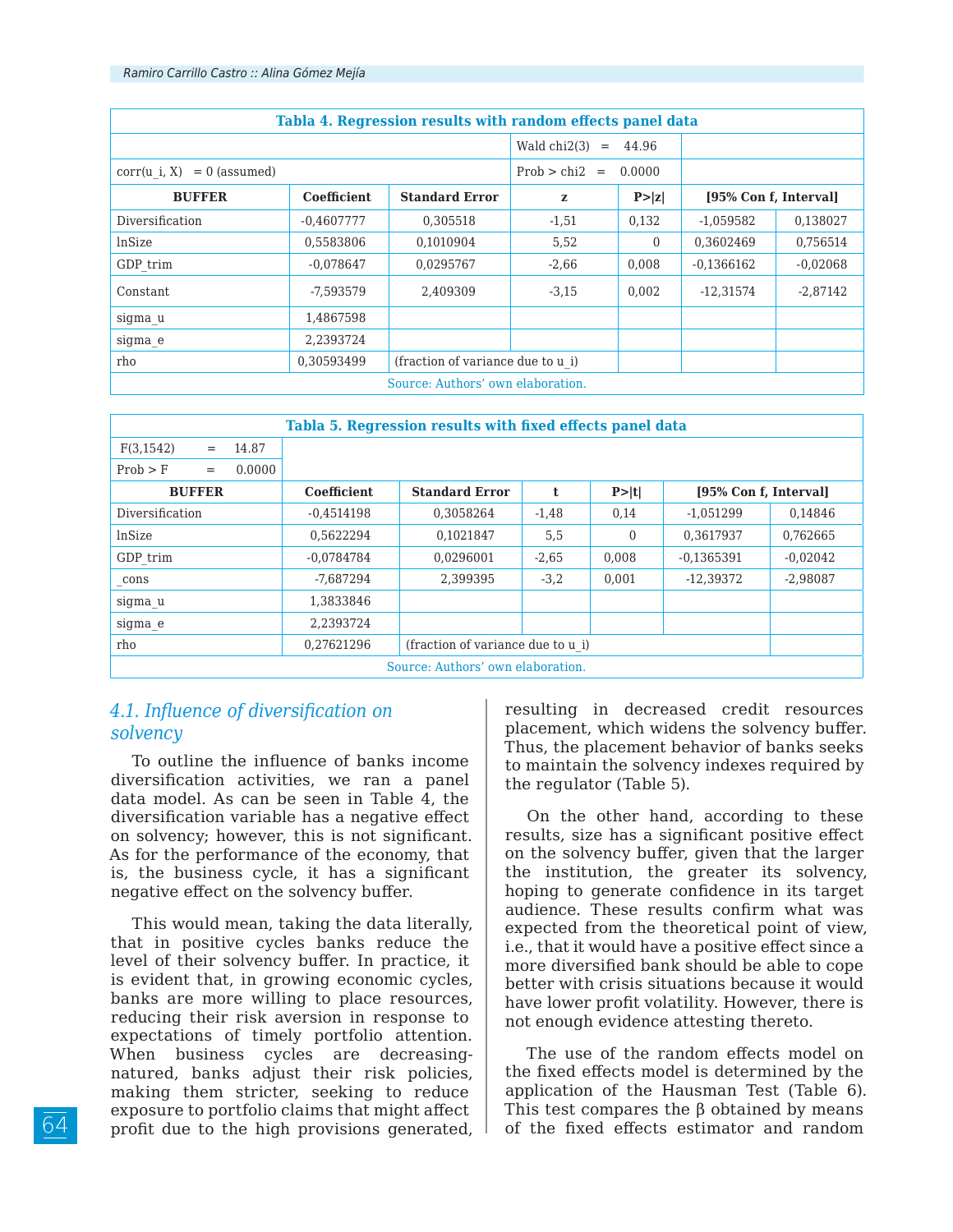| Table 6. Hausman test for fixed or variable effects                     |                     |              |                   |                       |  |  |  |  |
|-------------------------------------------------------------------------|---------------------|--------------|-------------------|-----------------------|--|--|--|--|
|                                                                         | <b>Coefficients</b> |              |                   |                       |  |  |  |  |
|                                                                         | (b)                 | (B)          | $(b-B)$           | $sqrt(diag(V_b-V_B))$ |  |  |  |  |
|                                                                         | fe                  | re           | <b>Difference</b> | S.E.                  |  |  |  |  |
| Diversification                                                         | $-0.4514198$        | $-0.4607777$ | 0.0093579         | 0.0137303             |  |  |  |  |
| lnSize                                                                  | 0.5622294           | 0.5583806    | 0.0038489         | 0.0149143             |  |  |  |  |
| GDP trim                                                                | $-0.0784784$        | $-0.078647$  | 0.0001685         | 0.0011774             |  |  |  |  |
| $b =$ consistent under Ho and Ha; obtained from xtreq                   |                     |              |                   |                       |  |  |  |  |
| $B =$ inconsistent under Ha, efficient under Ho; obtained from $x$ treq |                     |              |                   |                       |  |  |  |  |
| Test: Ho: difference in coefficients not systematic                     |                     |              |                   |                       |  |  |  |  |
| $chi2(3) = (b-B)'[(V b-V B)'(-1)](b-B)$                                 |                     |              |                   |                       |  |  |  |  |
| 0.50<br>$=$                                                             |                     |              |                   |                       |  |  |  |  |
| $Prob>chi2 =$<br>0.9189                                                 |                     |              |                   |                       |  |  |  |  |
| Source: Authors' own elaboration.                                       |                     |              |                   |                       |  |  |  |  |

| Tabla 7. Regression panel data - robust |              |                                         |         |              |                      |           |  |  |  |
|-----------------------------------------|--------------|-----------------------------------------|---------|--------------|----------------------|-----------|--|--|--|
|                                         |              |                                         |         | Wald chi2(4) | $=$                  | 3,17      |  |  |  |
| corr(u i, Xb)                           | $=$          | 0 (assumed)                             |         | Prob > chi2  | $=$                  | 0,5298    |  |  |  |
|                                         |              |                                         |         |              |                      |           |  |  |  |
|                                         |              | theta                                   |         |              |                      |           |  |  |  |
| min                                     | 5%           | median                                  | 95%     | max          |                      |           |  |  |  |
| 0,3928                                  | 0,3928       | 0,3928                                  | 0,3928  | 0,3928       |                      |           |  |  |  |
| <b>BUFFER</b>                           | Coefficient  | Standard Error                          | Z       | P >  z       | [95% Conf. Interval] |           |  |  |  |
| Diversification                         | $-0.1869875$ | 0.117564                                | $-1.59$ | 0.112        | $-0.4174086$         | 0.0434337 |  |  |  |
| lnSize                                  | $-0.0078448$ | 0.063374                                | $-0.12$ | 0.901        | $-0.1320555$         | 0.1163658 |  |  |  |
| GDP trim                                | 0.0264585    | 0.0344608                               | 0.77    | 0.443        | $-0.0410835$         | 0.0940005 |  |  |  |
| Constant                                | 4.996404     | 1.524.778                               | 3.28    | 0.001        | 2.007895             | 7.984914  |  |  |  |
| rho_ar                                  | 0.89299742   | (estimated autocorrelation coefficient) |         |              |                      |           |  |  |  |
| sigma u                                 | 1.075858     |                                         |         |              |                      |           |  |  |  |
| sigma_e                                 | 1.0285937    |                                         |         |              |                      |           |  |  |  |
| rho fov                                 | 0.52244787   | (fraction of variance due to u i)       |         |              |                      |           |  |  |  |
| Source: Authors' own elaboration.       |              |                                         |         |              |                      |           |  |  |  |

effects, identifying if there are significant differences between them. The interpretation of the Hausman test sets off from the null hypothesis that seeks to verify the existence of a correlation between the variables. From there, if  $Prob >$  is greater than 0.05 Ho is rejected, there is no correlation and the estimator to use is random effects. If Prob < is less than 0.05, the fixed effects estimator would be used (Labra and Torrecillas, 2014).

For the case of the solvency variable, the Hausman test shows a Prob  $> = 0.9189$ . greater than 0.05, Ho rejected, there is no

correlation between the coefficients. In this case, the random effects estimator shall be used. Since there is no test available in Stata to perform a heteroscedasticity and autocorrelation test, it is assumed that they can arise, then we ran the robust random panel data model that allows correcting these problems.

When running this model, Table 7 shows that diversification, size and economic cycle variables are not significant to determine the solvency buffer behavior in colombian commercial banks.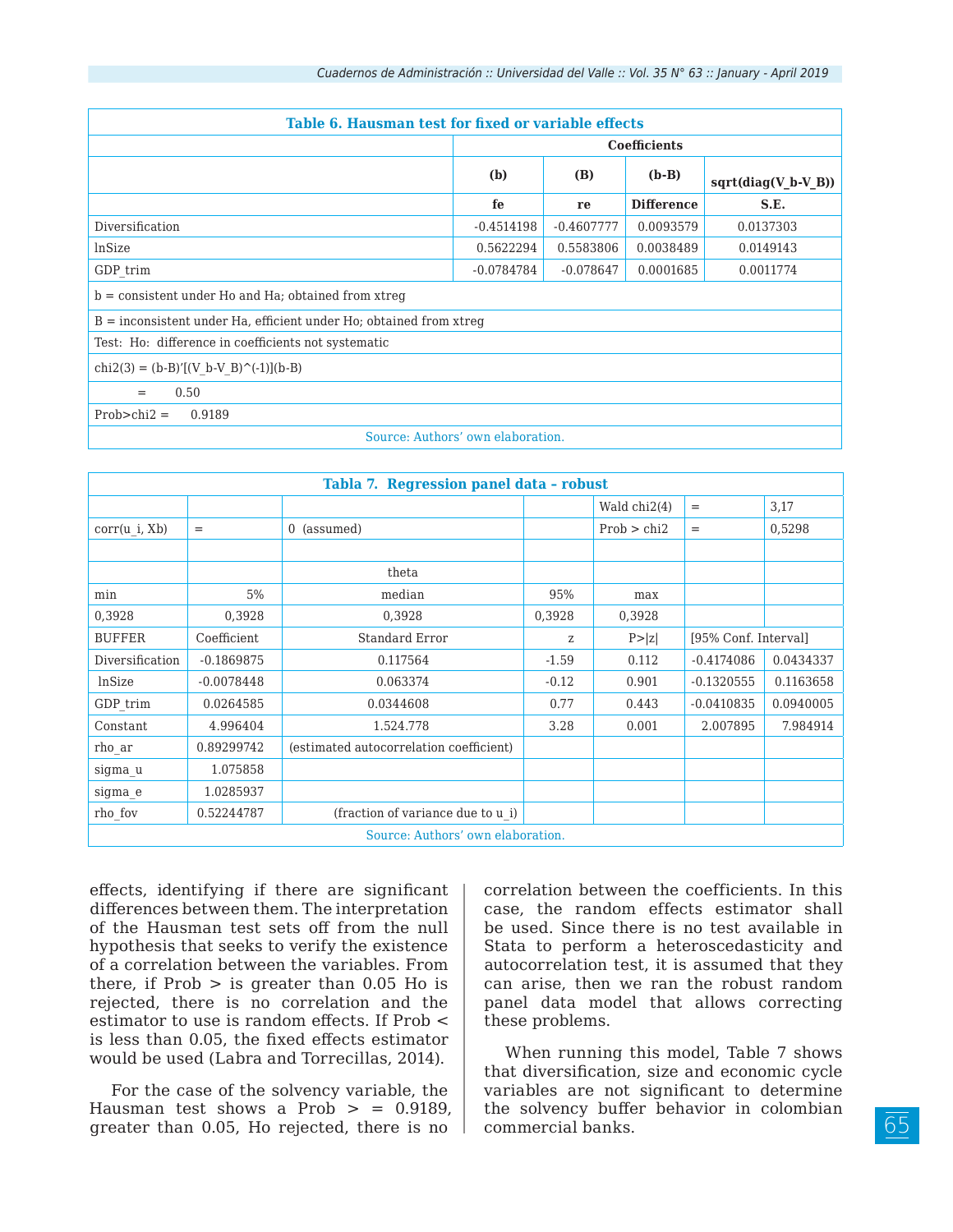| Table 8. Regression results with fixed effects panel data |              |                                   |         |            |              |                      |  |
|-----------------------------------------------------------|--------------|-----------------------------------|---------|------------|--------------|----------------------|--|
|                                                           |              |                                   |         | F(3, 1541) | $=$          | 2,05                 |  |
| $corr(u i, Xb) =$                                         | $-0.0426$    |                                   |         | Prob > F   | $=$          | 0,1049               |  |
| <b>ROE</b>                                                | Coefficient  | <b>Standard Error</b>             | t       | P> t       |              | [95% Conf. Interval] |  |
| Diversification                                           | $-0.2287553$ | 0.8804084                         | $-0.26$ | 0.795      | $-0.195568$  | 0.149817             |  |
| lnSize                                                    | $-0.2691672$ | 0.2939213                         | $-0.92$ | 0.360      | $-0.8456953$ | 0.3073609            |  |
| GDP trim                                                  | $-0.2044376$ | 0.0851461                         | $-2.40$ | 0.016      | $-0.3714521$ | $-0.0374232$         |  |
| Constant                                                  | 17.21741     | 6.901845                          | 2.49    | 0.013      | 3.679412     | 30.75541             |  |
| sigma u                                                   | 3.0574369    |                                   |         |            |              |                      |  |
| sigma e                                                   | 6.4407522    |                                   |         |            |              |                      |  |
| rho                                                       | 0.1839012    | (fraction of variance due to u i) |         |            |              |                      |  |
| $F$ test that all $u$ i=0:<br>$F(12, 1541) =$             | 26.59        | $Prob > F = 0.0000$               |         |            |              |                      |  |
| Source: Authors' own elaboration.                         |              |                                   |         |            |              |                      |  |

| Table 9. Hausman test for fixed and variable effects |                     |     |                              |                       |  |  |
|------------------------------------------------------|---------------------|-----|------------------------------|-----------------------|--|--|
|                                                      | <b>Coefficients</b> |     |                              |                       |  |  |
|                                                      | (b)                 | (B) | $(b-B)$                      | $sqrt(diag(V b-V B))$ |  |  |
|                                                      | re                  | fe  | <b>Difference</b>            | S.E.                  |  |  |
| Diversification                                      | $-0.2303821$        |     | $-0.2287553$                 | $-0.0016268$          |  |  |
| <b>lnSize</b>                                        | $-0.2505774$        |     | $-0.2691672$                 | 0.0185898             |  |  |
| GDP trim                                             | $-0.2036503$        |     | $-0.2044376$                 | 0.0007873             |  |  |
| $b =$ consistent under Ho and Ha                     |                     |     |                              |                       |  |  |
| B = inconsistent under Ha, efficient under Ho        |                     |     |                              |                       |  |  |
| Test: Ho: difference in coefficients not systematic  |                     |     |                              |                       |  |  |
| chi2(3)                                              | $=$                 |     | $(b-B)[(V b-V B)^(-1)](b-B)$ |                       |  |  |
|                                                      | $=$                 |     | $-0.13$                      | $chi2 < 0 ==$         |  |  |
| Source: Authors' own elaboration.                    |                     |     |                              |                       |  |  |

# *4.2. Influence of diversification on profitability*

For the case of the variable profitability, and to outline the influence of banks income diversification activities, a panel data model was run. Models with fixed effects (Table 8) and with random effects are run (Table 9). To determine which of the two models best suits the data, the Hausman test was performed (Table 10). The regression with fixed effects was chosen since the Hausman Test showed a probability of -0.13, that means that Ho is rejected, which then assumes that the differences are systematic. This negative value can be assumed as Hausman equal to zero, which leads us to use the fixed effects estimator. The rho of the model is 0.21675252, this means that it explains 21.67% of the panel variations.

Once the fixed effects model was selected, the Wooldridge test was performed to

determine if there is autocorrelation in the model. The results of this test show that F  $(1, 12) = 147,435$  and that the probability of F < 0.000, this means that there is an autocorrelation issue that needs to be addressed. On the other hand, to determine whether the fixed effects model has heteroscedasticity issues, the modified Wald test was performed. The results of this test yield a chi2  $(13) = 295.66$ , with a probability of  $chi2 = 0.0000$ . This means that the panel has problems of heteroscedasticity. To correct these problems, we ran a fixed effect model in the robust option whose results are shown in Table 11.

As shown in Table 11, diversification and size variables are not significant. As for the performance of the economy, measured by GDP growth, it is significant at 10%, the results of the regression (negative coefficient) suggest the existence of a negative relationship with the profitability of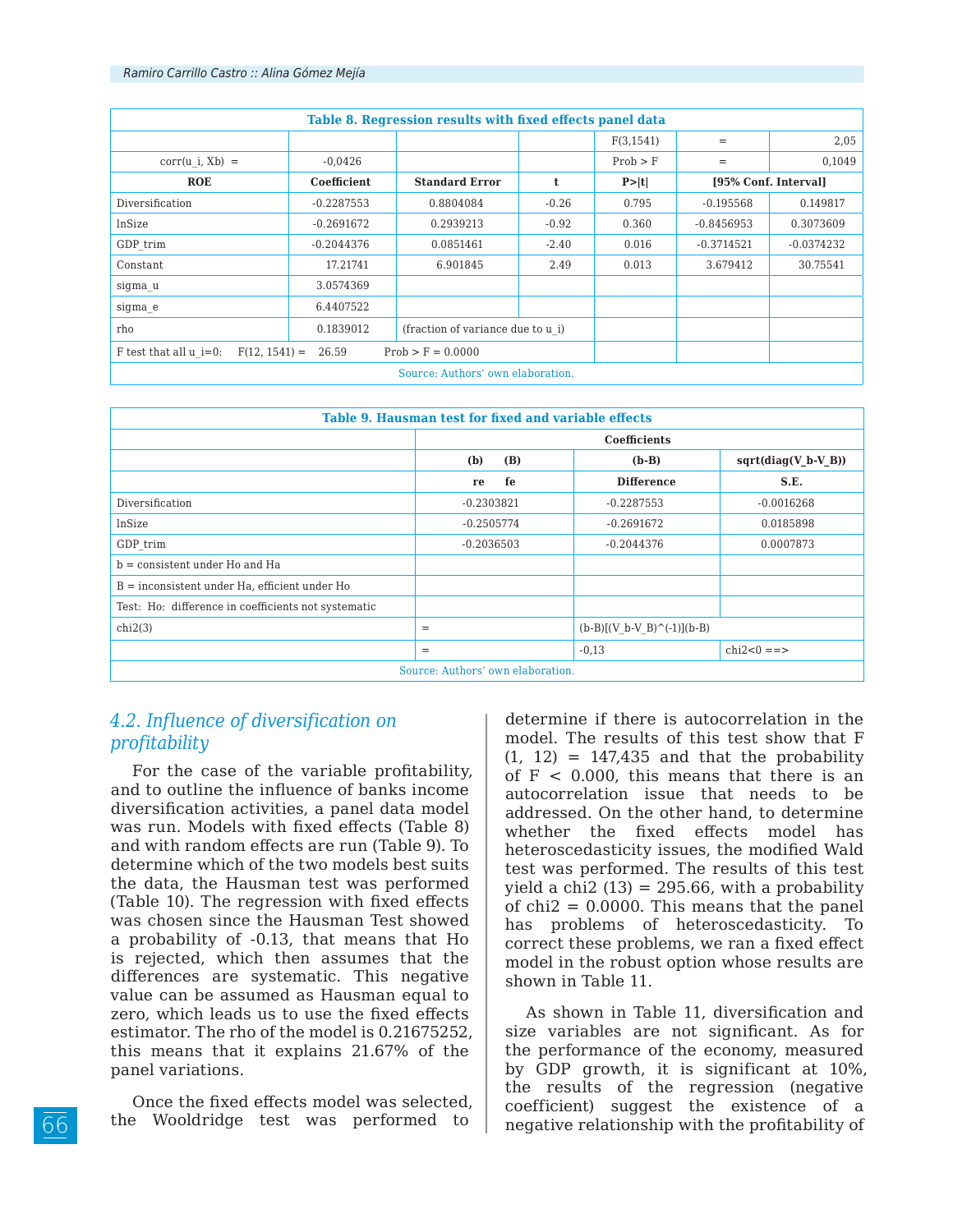| Tabla 10. Regression with fixed effects panel data - robust |                    |                                      |         |          |                      |           |  |  |
|-------------------------------------------------------------|--------------------|--------------------------------------|---------|----------|----------------------|-----------|--|--|
|                                                             |                    |                                      |         | F(3,12)  | $=$                  | 1,54      |  |  |
| corr(u i, Xb)                                               | $=$                | $-0.0426$                            |         | Prob > F | $=$                  | 0,2538    |  |  |
| <b>ROE</b>                                                  | <b>Coefficient</b> | <b>Standard Error</b>                | t       | P> t     | [95% Conf. Interval] |           |  |  |
| Diversification                                             | $-0.2287553$       | 0.8739744                            | $-0.26$ | 0.798    | $-2.132982$          | 1.675.471 |  |  |
| lnSize                                                      | $-0.2691672$       | 0.5202364                            | $-0.52$ | 0.614    | $-1.402.665$         | 0.8643306 |  |  |
| GDP trim                                                    | $-0.2044376$       | 0.109026                             | $-1.88$ | 0.085    | $-0.441985$          | 0.0331097 |  |  |
| Constant                                                    | 17.21741           | 12.43709                             | 1.38    | 0.191    | $-9.880676$          | 44.3155   |  |  |
| sigma u                                                     | 3.074369           |                                      |         |          |                      |           |  |  |
| sigma_e                                                     | 6.4407522          |                                      |         |          |                      |           |  |  |
| rho                                                         | 0.1839012          | (fraction of variance due)<br>to u i |         |          |                      |           |  |  |
| Source: Authors' own elaboration.                           |                    |                                      |         |          |                      |           |  |  |

| Table 11. Regression results with fixed effects panel data |                    |                                   |                              |          |                       |            |  |  |
|------------------------------------------------------------|--------------------|-----------------------------------|------------------------------|----------|-----------------------|------------|--|--|
| F(3, 1542)<br>14.87<br>$=$                                 |                    |                                   |                              |          |                       |            |  |  |
| Prob > F<br>0.0000<br>$=$                                  |                    |                                   |                              |          |                       |            |  |  |
| <b>BUFFER</b>                                              | <b>Coefficient</b> | <b>Standard Error</b>             | $\mathbf{t}$<br>$\mathbf{r}$ | P> t     | [95% Con f, Interval] |            |  |  |
| Diversification                                            | $-0.4514198$       | 0.3058264                         | $-1,48$                      | 0,14     | $-1.051299$           | 0.14846    |  |  |
| lnSize                                                     | 0.5622294          | 0.1021847                         | 5,5                          | $\Omega$ | 0.3617937             | 0.762665   |  |  |
| GDP trim                                                   | $-0.0784784$       | 0.0296001                         | $-2,65$                      | 0.008    | $-0.1365391$          | $-0.02042$ |  |  |
| cons                                                       | $-7.687294$        | 2.399395                          | $-3,2$                       | 0.001    | $-12.39372$           | $-2,98087$ |  |  |
| sigma u                                                    | 1.3833846          |                                   |                              |          |                       |            |  |  |
| sigma_e                                                    | 2.2393724          |                                   |                              |          |                       |            |  |  |
| rho                                                        | 0.27621296         | (fraction of variance due to u i) |                              |          |                       |            |  |  |
| Source: Authors' own elaboration.                          |                    |                                   |                              |          |                       |            |  |  |

banks. This may mean that the profitability of banks increases in recessive cycles and decreases in growth cycles. These results may have a practical explanation based on the fact that, in times of crisis, banks have a lower appetite for risk and adjust credit rates upward, compensating for the exposure to which they are subject. In other words, in times of economic decline, credit resources are more expensive and can generate greater income for the sector.

On the other hand, the model has a rho of 0.1839, i.e., its explanatory power is limited, so new variables should be proposed to study the performance of banks' profitability

### **5. Conclusions**

Credit institutions in Colombia, in their desire to provide their clients with specialized services comprehensively, within a broad value offer concept driven by the

multi-banking scheme, entered the stock and exchange markets, discovering in them a source of income that would support and aid the generation of profits through financial intermediation, the core activity of banks. That is, the intermediation business has been leveraged by the trading business when the latter can expose it to uncontrollable risks if compared to the intermediation activity.

In this sense, and as a result of descriptive analyses carried out on the financial statements of banks in the period from 2005 to 2014, it was possible to establish that the profits generated by the sector have an important contribution generated by trading activities, an activity that has been increasing its contribution to the overall results of the sector. It can also be said that a non-participation of banks in this activity would lead to losses at the end of each period, given the high burden of costs and expenses demanded by the resource intermediation business, resulting in a large share of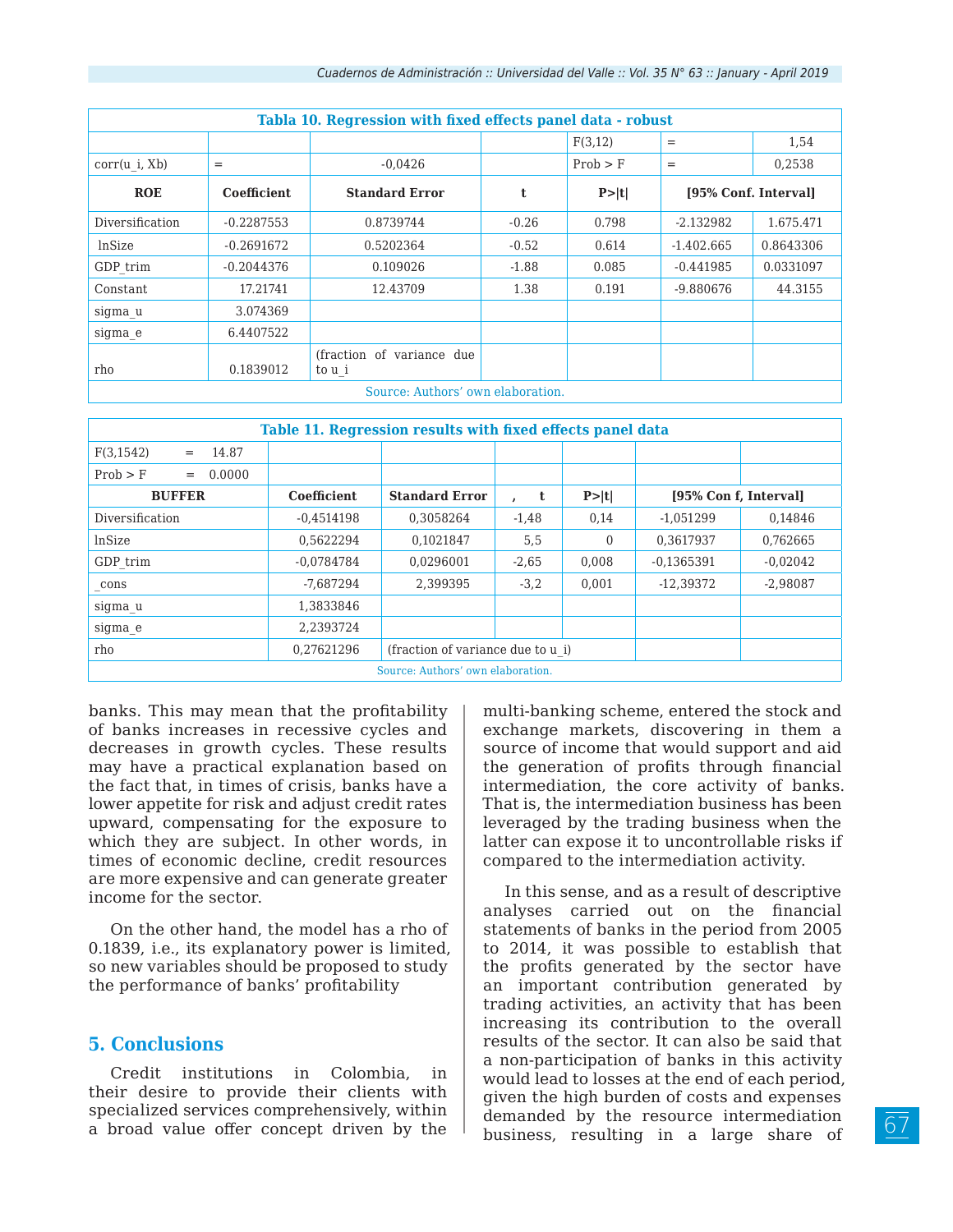models and structures that tend to generate operational and administrative inefficiencies, thus affecting the net profit margin of the intermediation activity, the core business of this type of entity.

As a result of this work, it was possible to find that the practice of income diversification, taken as the possibility of generating income from different sources, is not a variable that significantly affects the solvency and profitability of banks. It was also concluded that, in the case of colombian commercial banks, size does not affect solvency or profitability. On the other hand, the results of the measurements made appear to indicate that the business cycle has a negative effect on profitability and solvency, contrary to what could be considered from a theoretical standpoint. In this sense, it can be inferred that when business cycles are decreasing-natured banks adjust their risk policies, making them stricter, seeking to reduce exposure to portfolio claims that affect profit due to the high provisions generated as a requirement of the Financial Superintendence. This is for the case of the solvency variable. In the case of the profitability variable, it can be thought that the higher risk generated in the business in times of crisis brings along with it higher placement rates that, together with stricter measures in the allocation of risk, allow banks to maintain their profits with growth or, at least, with stability in the eyes of the investor.

Research can further studies that include other types of variables, such as market interest rate, portfolio provisions, among others. This would make it possible to discuss other scenarios in the analysis of the effects of trading revenues on the profitability and solvency of colombian banks.

### **6. Acknowledgement**

The authors wish to thank prof. G. Castro for his helpful advice and discussions. This work was financed by Pontificia Universidad Javeriana Cali, Colombia.

### **7. References**

Allen, L. & Saunders, A. (2003). A Survey of Cyclical Effects in Credit Risk Measurement

Models. *Bank for International Settlements,*  Working Paper (No. 126)

- BVC. (2014*). Guía del mercado de valores*. Bogotá, Colombia: Bolsa de Valores de Colombia
- Berger, P., & Ofek, E. (1995). Diversification's effect on firm value. *Journal of Financial Economics,* (37), 39-65.
- Clavijo, S (2000). Hacia la multibanca en Colombia: retos y "retazos" financieros. Borradores de Economia, (150). Recuperado de http://repositorio.banrep.gov.co/ bitstream/handle/20.500.12134/5168/be\_150. pdf?sequence=1&isAllowed=y
- Dietrich, A., & Wanzenried, G. (2014). The determinants of commercial banking profitability in low-,middle-, and high-income countries. *The Quarterly Review of Economics and Finance*, *54,* 337-354.
- Goddard, J., Molyneux, P., & Wilson, J. (2004). The profitability of european banks: A crosssectional and dynamic panel analysis. *The Manchester School, 72*(3), 363-381.
- Gurbuz, A. O., Yanik, S., & Ayturk, Y. (2013). Income diversification and bank performance: Evidence from Turkish banking sector. *Journal of BRSA Banking and Financial Markets, 7*(1), 9-29.
- Jackson, P., Furfine, C. G., Jones, D., Perraudin, W., Radecki, L., & Yoneyama, M. (1999). Capital Requirements and Bank Behaviour: The Impact of the Basel Accord. *Basel Committee on Banking Supervision*, Working Paper (N° 1).
- Jokipii, T., & Milne, A. (2008). The cyclical behaviour of European bank capital buffers. *Journal of Banking & Finance,* (32), 1440-1451.
- Labra, R., & Torrecillas , C. (2014). Guía cero para datos de panel. Un enfoque practico. *Cátedra UAM -Accenture en Economía y Gestión de la Innovación*. Working Paper (N° 2014/16). https:// www.catedrauamaccenture.com/documents/ Working%20papers/WP2014\_16\_Guia%20 CERO%20para%20datos%20de%20panel\_ Un%20enfoque%20practico.pdf
- Marcus, A. (1984). Deregulation and bank financial policy. *Journal of Banking & Finance*, *8*(4), 557-565.
- Niu, J. (2012). An empirical analysis of the relation between bank charter value and risk taking*. The Quarterly Review of Economics and Finance, 52*(3), 298-304.
- DeYoung, R., & Roland, K. P. (2001). Product mix and earnings volatility at commercial banks: